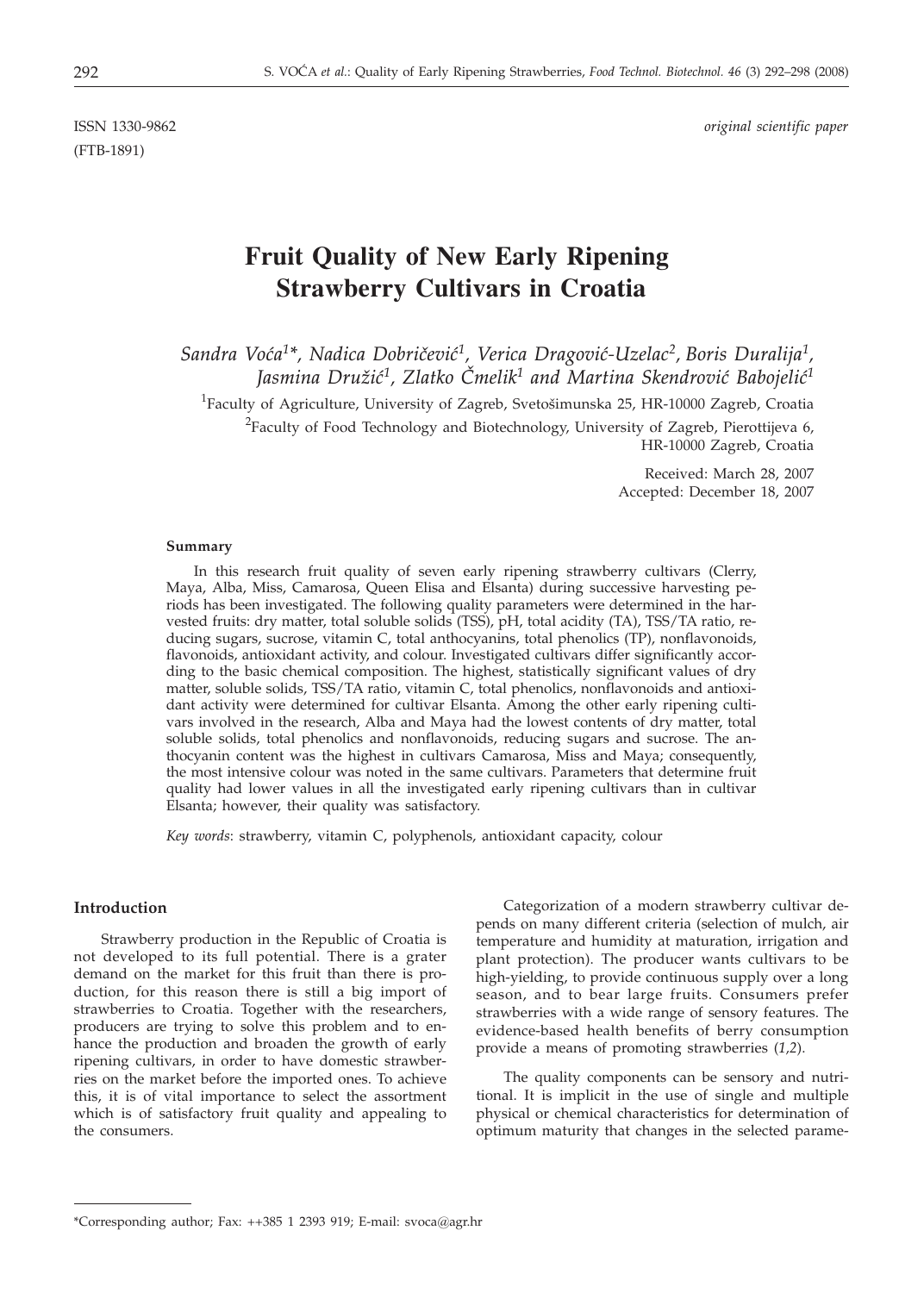ters correlate with the attainment of the general composition of quality characteristics of the product (*3*). Parameters like total acids (TA), total soluble solids (TSS) and their ratio (TSS/TA) are very important in determining strawberry fruit quality (*3–6*). Total soluble solids to total acids ratio is a very important parameter in evaluating fruit quality, because it determines fruit flavour harmony. Hence, along with fruit colour, it is a major factor in determining strawberry fruit quality (*3*). According to the research of Sturm *et al.* (*3*), the TSS/TA ratio, depending on harvest time, is considered to be very high. Saied *et al*. (*7*) obtained somewhat different values for the TSS/TA ratio in cultivar Elsanta. Strawberries are a delicious, low-energy food and a well-known source of vitamin C (*2*). Besides ascorbic acid, polyphenols are often discussed for their positive effect on human health (*8*). Strawberries contain several bioactive phytochemicals, including anthocyanins, flavonols, flavan-3-ols and phenolic acids (*9*). Anthocyanins are natural pigments, responsible for a wide range of red fruits (*10*). Antioxidant capacity in berries seems to be mostly due to the activity of phenolic compounds, such as anthocyanins, and antioxidative vitamins, mainly vitamin C. According to Lopes da Silva *et al*. (*10*), antioxidant capacity of fruits results mainly from phenolics, particularly flavonoids. Flavonoids have been demonstrated to have anti- -inflammatory, antiallergenic, antiviral, anti-aging and anticarcinogenic activity (*10*).

Due to the fact that strawberry fruits are very popular in Croatia, we have conducted this research with a goal to determine the quality of selected early ripening strawberry cultivars and to compare them with the usually grown cultivars. This is the first research of this type in Croatia and it should give us a novel result for specific ecological conditions and also, a valuable answer for further practical use and application.

This study has been designed to investigate the quality of strawberry fruits with earlier ripening time by using physicochemical parameters (dry matter, total soluble solids (TSS), pH, total acidity (TA), TSS/TA ratio, reducing sugars, sucrose, vitamin C, total phenolics (TP), flavonoids, non-flavonoids and anthocyanins, as well as antioxidant capacity.

Furthermore, the aim is to compare different cultivars and to determine which one contains higher amounts of biologically active compounds, especially anthocyanins and polyphenols.

#### **Materials and Methods**

### *Materials*

Seven strawberry cultivars *Fragaria* × *ananassa* (Clery, Maya, Alba, Miss, Camarosa, Queen Elisa, Elsanta), grown in an open field near Zagreb, were used in investigations. The experiment was set up according to the randomized block design with three replications, each comprising 50 plants. Fruits were harvested at full maturity (full red colour) at the beginning of the strawberry harvest season (end of May 2005). A mass of 500 g of fruits was taken by random choice for each replication. Fruit samples were analyzed immediately after harvesting. The fruits were mashed in a homogeniser (Mixy, Zepter

International) and prepared for further analysis. Three replicates were used per analysis.

The following quality parameters of harvested fruits were determined: dry matter (total and soluble), total acids (TA), pH value, reducing sugars, vitamin C, total soluble solids/total acids ratio (TSS/TA), total phenolics, total anthocyanins and antioxidant capacity.

For determining fruit colour, 50 fruits were taken for each repetition, and measurements for each fruit were repeated three times. Fruit colour was represented by the hue angle (*h*), chroma (*C*), lightness (*L*), *a* (red- -green) and *b* (blue-yellow) values, according to the CIE-Lab colour space on a colorimeter (ColorTec-PCM, USA). External skin colour (opposite sides) and internal flesh colour (each side of a longitudinally sliced fruit) were measured using a ColorTec colorimeter. Fruit colour was expressed as *L*\**a*\**b*\* colour values (Minolta, Japan). *L*\* defines the lightness, and *a*\* and *b*\* define the colour between red and green, and blue and yellow, respectively. Hue angle (*h*) was calculated as *h*=arctan *b*\*/*a*\* (deg).

Total dry matter (DM) was obtained by drying homogenised berries at 105 °C until constant mass (*11*). Total soluble solids (TSS), expressed in °Brix, were measured using an Abbe refractometer (A. Krüss Optronic, Germany) calibrated against sucrose. Total acidity (TA) was measured according to the AOAC method (*11*) and expressed in g per L of citric acid. pH value was measured with a pH meter (Mettler Toledo, Switzerland). Ascorbic acid (AA) was determined by the 2,6-dichloroindophenol titrimetric method according to the AOAC (*12*).

Reducing sugars were determined by Luff-Schoorl method (*11*). Extraction was done from 5 g of fresh fruit using 200 mL of H<sub>2</sub>O. For elimination of ballast matter from the samples, Carrez clarification was done by adding 5 mL of Carrez I and 5 mL of Carrez II to the sample. The content was then mixed, pipetted into a 250-mL volumetric flask, and filled to the mark with double distilled water ( $ddH<sub>2</sub>O$ ), then mixed again and filtered. From the obtained filtrate, 25 mL were pipetted into a 100-mL volumetric flask and diluted. After that, 25 mL of Luff-Schoorl solution and 25 mL of diluted filtrate were put into an Erlenmeyer flask and heated for 2 min on direct flame. Boiling then continued on reverse cooler for 10 min. To a cooled content, 10 mL of 30 % potassium iodide and 25 mL of 6 mol/L  $H_2SO_4$  were added. The obtained mixture was titrated with 0.1 mol/L  $\text{Na}_2\text{S}_2\text{O}_3$ until the yellow colour appeared, then a few drops of starch solution were added and titration continued until the blue colour disappeared. Procedure for the blind trial was conducted parallely. Unreduced sugars were first transformed by acid hydrolysis into reduced monosaccharides, after that the procedure was continued by using Luff-Schoorl reagent. The sucrose mass fraction was determined from the difference between total and reduced sugars.

## *Determination of total phenolics, flavonoids and nonflavonoids in strawberry cultivars*

Total phenolics (TP), flavonoids (TF), and non-flavonoids (TNF) were determined using the Folin-Ciocalteu colorimetric method described by Ough and Amerine (*13*) with some modifications. Fruit phenolics were ex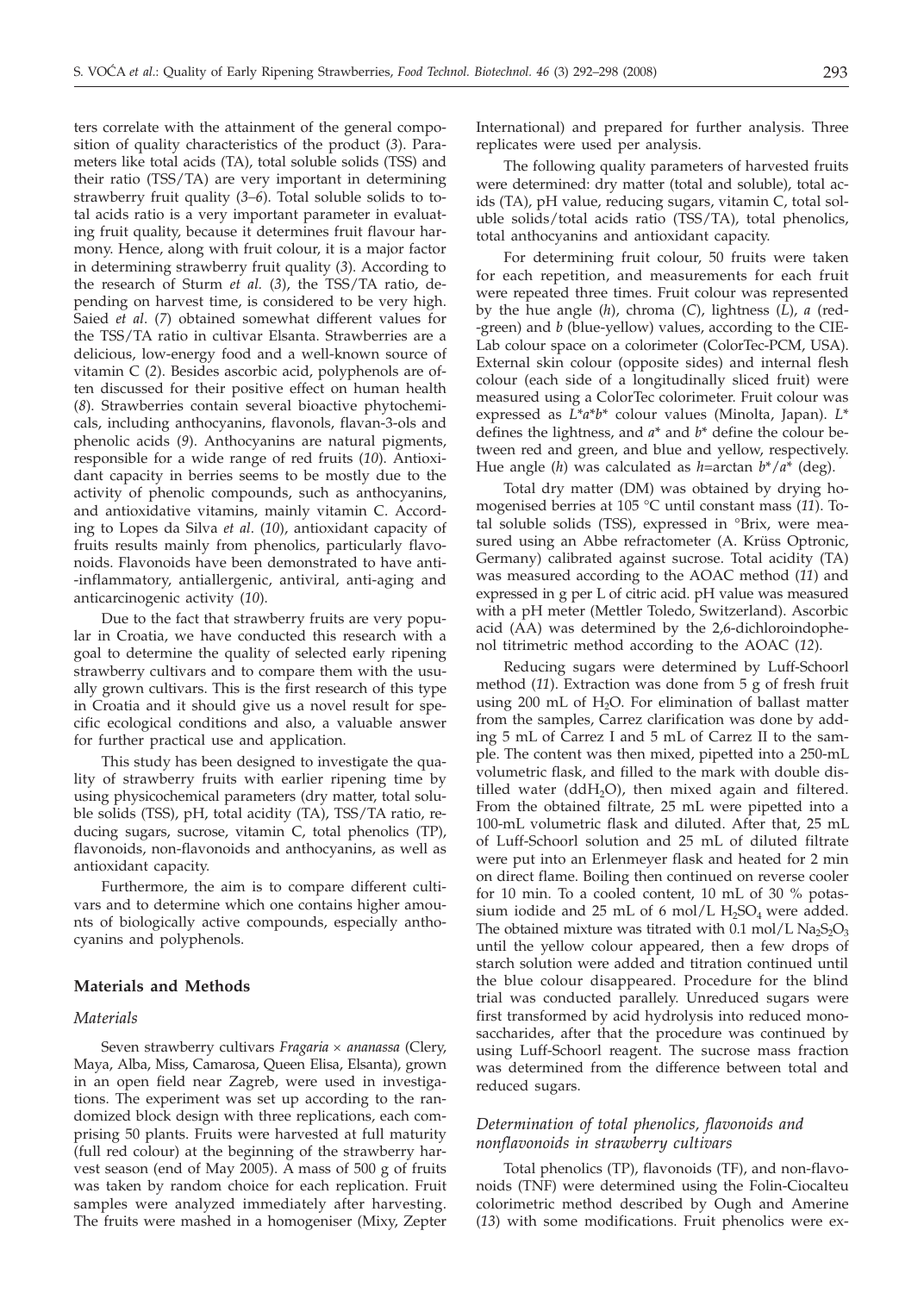tracted from 10 g of fresh samples using 40 mL of 80 % (by volume) aqueous ethanol. The mixture was extracted (in water bath at 80 °C), kept for 20 min in inert atmosphere, and filtered through a Whatman filter paper using a Büchner funnel. Extraction of the residue was repeated under the same conditions. The filtrates were combined and diluted to 100 mL in volumetric flask with 80 % aqueous ethanol, and the obtained extract was used for determination of TP, TF and TNF. The formaldehyde precipitation was used to determine flavonoids in fruit samples (*14*). The content of TP and TNF was measured as follows: 0.5 mL of diluted extract or standard solutions of gallic acid (20–500 mg/L) was added to a 50-mL volumetric flask containing 30 mL of  $ddH<sub>2</sub>O$ , then 2.5 mL of Folin-Ciocalteu reagent were added to the mixture and shaken. After 5 min, 7.5 mL of 7 %  $Na<sub>2</sub>CO<sub>3</sub>$  solution were added with mixing and the solution was immediately diluted to 50 mL with ddH<sub>2</sub>O. After incubation at room temperature for 2 h the absorbance of the solution was measured at 760 nm. The flavonoid mass fraction was calculated as the difference between total phenolic and non-flavonoid mass fraction. TP, TF and TNF were expressed as mg of gallic acid equivalents (GAE) per kg of fresh mass of edible part of fruits. The extract of total phenolics was also used for DPPH assay.

## *Determination of anthocyanins in strawberry cultivars*

The total anthocyanin mass fraction in the extract from selected fruits was determined using bisulphite bleaching method (*15*). Fruit anthocyanins were extracted from 2 g of fresh samples using 2 mL of 0.1 % HCl (by volume) in 96 % ethanol and 40 mL of 2 % aqueous HCl (by volume). The mixture was centrifugated at 5500 rpm for 10 min. The obtained supernatant was used for the determination of total anthocyanins. The mass fraction of total anthocyanins was measured as follows: 10 mL of extract were put into two test tubes, then 4 mL of 15 % sodium bisulphite were added to one tube and 4 mL of ddH<sub>2</sub>O to the other. After 15 min of incubation at room temperature, the absorbance of each mixture was measured at 520 nm. The molar absorption coefficient for cyanidin-3,5-diglucoside was used as a standard value. Results were expressed as mg of cyanidin-3,5-diglucoside equivalents per kg of fresh mass of edible part of fruits.

## *Determination of antioxidant capacity using the 2,2-diphenyl-1-picrylhydrazyl (DPPH· ) radical scavenging method*

The free radical scavenging capacity of fruit extracts was determined according to the previously reported procedure using the stable DPPH· radical (*16*). The method is based on reduction of stable DPPH· nitrogen radicals in the presence of antioxidants.

The antioxidant capacity of fruit extracts was measured spectrophotometrically with a UV-Vis spectrophotometer (Shimadzu UV 1650 PC, Japan). In the DPPH method, five dilutions of fruit extract were analyzed. A volume of  $50 \mu L$  of diluted fruit extract was mixed with 300  $\mu$ L of methanolic DPPH solution (1 mmol/L) and brought to 3 mL with methanol. The solution was kept

in dark at room temperature for 15 min. The absorbance  $(A<sub>extract</sub>)$  was measured against the prepared blank (50  $\mu$ L of diluted fruit extract, 2950 µL of methanol) at 517 nm. A DPPH blank solution was prepared freshly each day  $(300 \mu L \text{ of } 1 \text{ mmol/L DPPH}, 2.7 \text{ mL of methanol})$  and its absorbance  $(A_{\text{DPPH}})$  was measured daily. Trolox standards of the final concentration of 0–2500 mmol/L were prepared in methanol and assayed under the same conditions. A volume of 50  $\mu$ L of Trolox was mixed with 300  $\mu$ L of methanolic DPPH solution (1 mmol/L) and brought to 3 mL with methanol. After 15 min, the absorbance  $(A_{\text{Trolov}})$  was measured against the prepared blank at 517 nm. Calibration curve of Trolox was calculated by linear regression of the absorbance value  $(A_{\text{Trolo}})$  *vs*. concentration. Trolox calibration curve was used to calculate antioxidant capacity of each diluted fruit extract and to express the antioxidant activity in mmol of Trolox equivalent (TE) per kg of fruits. Using the obtained curve, final results were expressed as mmol of TE per kg of fruits needed to reduce DPPH· radical by 50 %.

The ability of the fruit extract to act as a free radical scavenger against DPPH· radical was tested by measuring the disappearance of the absorbance at 517 nm after the addition of fruit extract and by comparing it with the disappearance of the absorbance produced by the addition of the known amounts of Trolox, a water-soluble vitamin E analogue, under the same conditions.

The results were expressed as mmol of Trolox equivalents per kg of fresh mass of the edible part of fruits.

#### *Statistical analysis*

Data were analyzed by the Windows SAS program (v. 8.0) and expressed as mean±SE using ANOVA, and if justified by the statistical probability (p<0.05), they were subjected to Duncan's new multiple range test. The relationship among all parameters in strawberry fruit was described as the Pearson product-moment correlation coefficient (r). Differences were considered statistically significant if p<0.05 (*17*).

## **Results and Discussion**

Cultivar quality is defined by different parameters, which united give an integral picture of selected fruit. Different studies report that data on the colour, fruit size and mass are not sufficient to consumers; they want to know more about the fruits they consume (*3*). The hypothesis underlying this research was that early ripening cultivars have satisfying quality and make an enjoyable eating experience, which is demanded by consumers. The following quality parameters were determined in this investigation: total dry matter, total acids (TA), total soluble solids (TSS), TSS/TA ratio, pH value, reducing sugars, sucrose, vitamin C, total anthocyanins, total phenolics (TP), nonflavonoids, total flavonoids, antioxidant capacity and fruit colour. The mentioned parameters were investigated with the aim to monitor fruit quality of early ripening strawberry cultivars. In Table 1, parameters of the basic chemical composition of fruits are given: total dry matter, total acids, total soluble solids, TSS/TA ratio, pH value, reducing sugars and sucrose.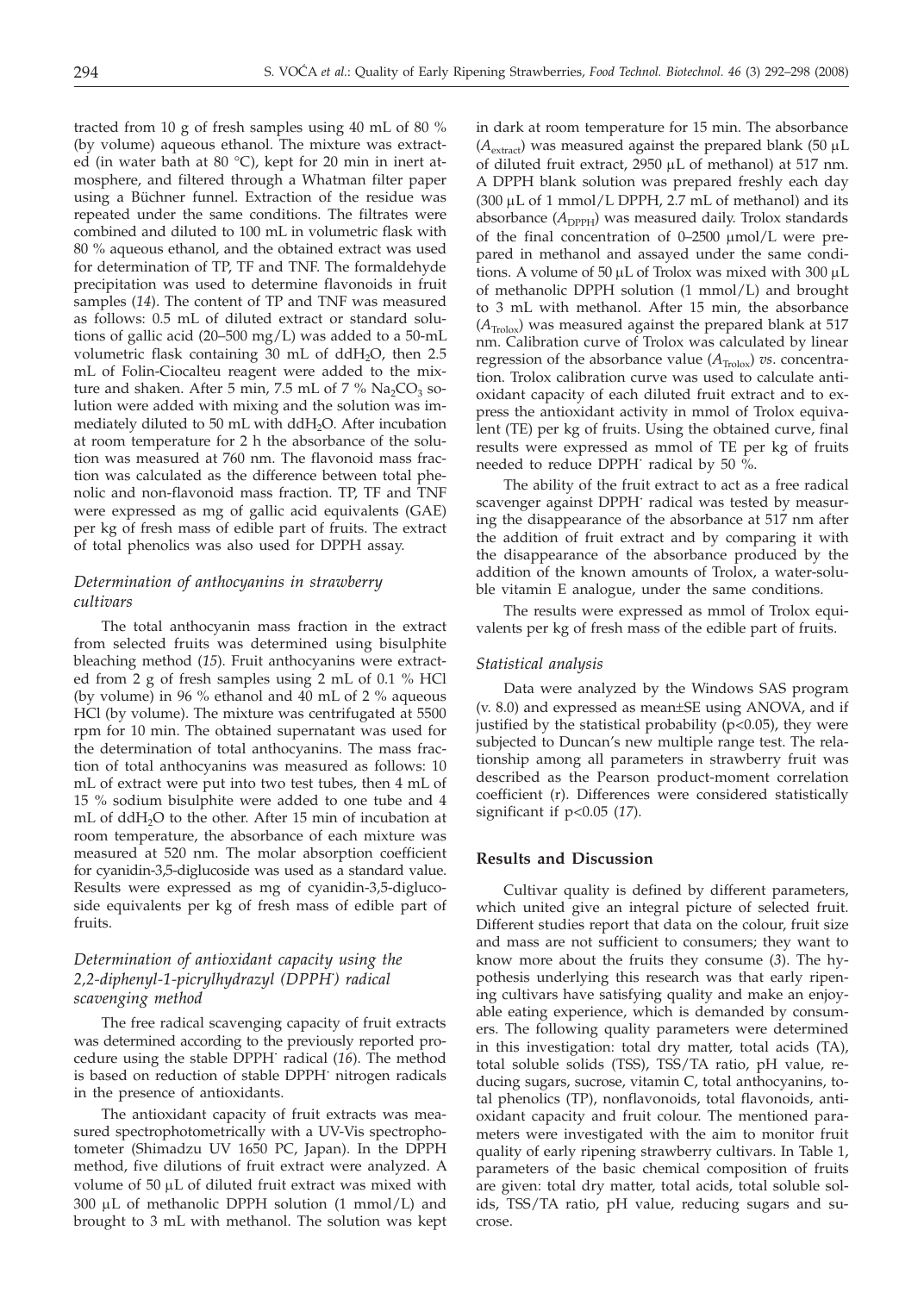| Cultivar    | $w(DM)/\%$           | TA<br>$\gamma$ (citric acid)/(g/L) | TSS/°Brix            | TSS/TA              | pH                  | $w$ (reducing<br>sugars $)/\%$ | $w$ (sucrose)/%     |
|-------------|----------------------|------------------------------------|----------------------|---------------------|---------------------|--------------------------------|---------------------|
| Clery       | $(9.98 \pm 0.01)^b$  | $(6.4 \pm 0.01)^c$                 | $(8.10\pm0.10)^c$    | $(1.27 \pm 0.31)^b$ | $(3.66 \pm 0.01)^c$ | $(6.48\pm0.01)^b$              | $(0.72 \pm 0.01)^a$ |
| Maya        | $(7.11 \pm 0.01)^8$  | $(6.2 \pm 0.02)^c$                 | $(6.00\pm0.01)^t$    | $(0.97 \pm 0.22)^d$ | $(3.57 \pm 0.02)^d$ | $(3.84 \pm 0.01)^e$            | $(0.22 \pm 0.03)^e$ |
| Alba        | $(8.22 \pm 0.01)^e$  | $(8.4 \pm 0.01)^a$                 | $(7.01 \pm 0.02)^e$  | $(0.83 \pm 0.12)^e$ | $(3.44\pm0.01)^e$   | $(4.81\pm0.01)^d$              | $(0.26 \pm 0.01)^d$ |
| <b>Miss</b> | $(7.81 \pm 0.04)^f$  | $(4.9 \pm 0.01)^d$                 | $(7.01 \pm 0.03)^e$  | $(1.23 \pm 0.30)^b$ | $(3.80 \pm 0.02)^b$ | $(6.24 \pm 0.04)^c$            | $(0.62 \pm 0.03)^b$ |
| Camarosa    | $(9.93\pm0.02)^{c}$  | $(8.1 \pm 0.01)^b$                 | $(9.01\pm0.02)^{b}$  | $(1.11\pm0.12)^c$   | $(3.66 \pm 0.01)^c$ | $(4.81 \pm 0.02)^d$            | $(0.29 \pm 0.02)^d$ |
| Queen Elisa | $(9.75 \pm 0.01)^d$  | $(6.4 \pm 0.03)^c$                 | $(8.01\pm0.02)^d$    | $(1.25 \pm 0.61)^b$ | $(3.91\pm0.03)^a$   | $(6.96 \pm 0.02)^a$            | $(0.64 \pm 0.04)^b$ |
| Elsanta     | $(10.76 \pm 0.02)^a$ | $(6.5 \pm 0.02)^c$                 | $(10.01 \pm 0.01)^a$ | $(1.54 \pm 0.48)^a$ | $(3.80\pm0.01)^b$   | $(6.24 \pm 0.01)^c$            | $(0.51 \pm 0.01)^c$ |
| Pr>F        | < 0.0001             | < 0.0001                           | < 0.0001             | < 0.0001            | 0.3998              | < 0.0001                       | < 0.0001            |

Table 1. Chemical composition of the investigated strawberry cultivars

Data are expressed as average value±standard deviation of three replicates

Different letters within a column indicate significant differences at the 5 % level by Duncan's test

Cultivar Elsanta had the highest statistically significant content of dry matter, total soluble solids and TSS/ TA ratio compared to other researched cultivars. This cultivar is widely grown in Croatia and is favoured by Croatian strawberry producers, because its production technology is not very demanding and it is very well accepted on the market. Chemical composition of Elsanta justifies its leading position in the Croatian strawberry production. The conducted research has shown that other investigated cultivars are also of satisfactory quality. Cultivars Camarosa, Clery and Queen Elisa had slightly lower values of dry matter and total soluble solids, and their TSS/TA ratio values were very similar to Elsanta's. Cultivars Maya and Miss had somewhat lower values of dry matter and total soluble solids. In our research, total soluble solids ranged from 6.00 to 10.01 °Brix. The obtained data are in accordance with the investigations of other authors. The difference exists due to different cultivars, cultivation system, climatic conditions, *etc*. According to Rutkowski *et al*. (*4*), the quantity of total soluble solids in the investigated cultivars ranged from 5.2 to 10.4 %, while Laugale and Bite (*5*) reported values for total soluble solids from 8.4 to 11.6 %, depending on the cultivar. In the research of Testoni *et al*. (*6*), the quantity of total soluble solids for cultivar Marmolada ranged from 5.8 to 7.5 %, and for cultivar Miss from 8.6 to 9.6 %.

Total acidity values for cultivar Miss were somewhat lower, which caused its also lower TSS/TA ratio compared to cultivar Elsanta. Cultivar Miss is known for its harmonious TSS/TA ratio, which was also confirmed in this research. The relationship between total soluble solids and total acidity is very important in determining fruit quality. In numerous researches conducted on different strawberry cultivars, the total soluble TSS/TA ratio was found to be very important, because it provides information on the balance of sugars and acids in the fruit. For this reason, along with fruit colour, this was until recently considered to be the main parameter for determining fruit quality (*3*). The mass fraction of sucrose ranged from 0.22 to 0.72 %, which is characteristic of strawberry cultivars according to Sturm *et al.* (*3*), who reported values of 2.1 to 2.2 g/kg sucrose for cultivar Miss, and high values from 4.4 to 4.9 g/kg fresh mass for cultivar Elsanta.

Vitamin C, polyphenols and antioxidant capacity in fruits are shown in Table 2. Vitamin C ranged from 44.88 mg per 100 g of fresh mass in cultivar Miss to 65.86 mg per 100 g of fresh mass in cultivar Elsanta. This data are in agreement with the work of other researchers. In their research on the vitamin C mass fraction in five different strawberry cultivars, Cordenunsi *et al.* (*2*) obtained values ranging from 44 to 62 mg per 100 g of fresh mass. Later,

Table 2. Mass fraction of vitamin C and polyphenols, and antioxidant capacity of strawberry cultivars

| Cultivar    | w(AA)                | $w$ (total anthocyanins)/ | TP                    | TF                                     | <b>TNF</b>            | Antioxidant            |
|-------------|----------------------|---------------------------|-----------------------|----------------------------------------|-----------------------|------------------------|
|             | (mg/100 g)           | (mg/kg)                   |                       | $w(\text{gallic acid})/(\text{mg/kg})$ |                       | capacity/(mmol/kg)     |
| Clery       | $(54.18 \pm 0.06)^d$ | $(181.85\pm6.64)^d$       | $(157.23 \pm 0.02)^d$ | $(65.58 \pm 0.01)^a$                   | $(91.65 \pm 0.02)^e$  | $(3.53 \pm 0.03)^e$    |
| Maya        | $(53.05 \pm 2.22)^e$ | $(253.93\pm0.02)^b$       | $(190.75 \pm 0.02)^b$ | $(34.84 \pm 0.04)^t$                   | $(155.91\pm0.02)^b$   | $(3.63 \pm 0.03)^c$    |
| Alba        | $(57.08 \pm 0.07)^b$ | $(170.89 \pm 2.98)^e$     | $(135.60 \pm 0.02)^t$ | $(64.43\pm0.01)^b$                     | $(71.17 \pm 0.02)^t$  | $(3.70 \pm 0.01)^b$    |
| <b>Miss</b> | $(44.88 \pm 0.06)^8$ | $(207.80 \pm 1.26)^c$     | $(96.23 \pm 0.02)^8$  | $(31.45 \pm 0.03)^8$                   | $(64.78 \pm 0.01)^8$  | $(3.10\pm0.01)^t$      |
| Camarosa    | $(52.44 \pm 0.04)^t$ | $(327.39 \pm 2.48)^a$     | $(176.09 \pm 0.01)^c$ | $(45.11\pm0.02)^c$                     | $(130.98 \pm 0.01)^c$ | $(3.60 \pm 0.01)^d$    |
| Queen Elisa | $(55.92 \pm 0.07)^c$ | $(152.64 \pm 1.15)^t$     | $(146.06\pm0.02)^e$   | $(44.27 \pm 0.01)^d$                   | $(101.79 \pm 0.01)^d$ | $(3.61 \pm 0.01)^{dc}$ |
| Elsanta     | $(65.86 \pm 0.11)^a$ | $(114.76 \pm 4.05)^8$     | $(208.97 \pm 0.02)^a$ | $(40.60 \pm 0.01)^e$                   | $(168.37\pm0.02)^a$   | $(4.42 \pm 0.02)^a$    |
| Pr>F        | < 0.0001             | < 0.0001                  | < 0.0001              | < 0.0001                               | < 0.0001              | < 0.0001               |

Data are expressed as average value±standard deviation of three replicates

Different letters within a column indicate significant differences at the 5 % level by Duncan's test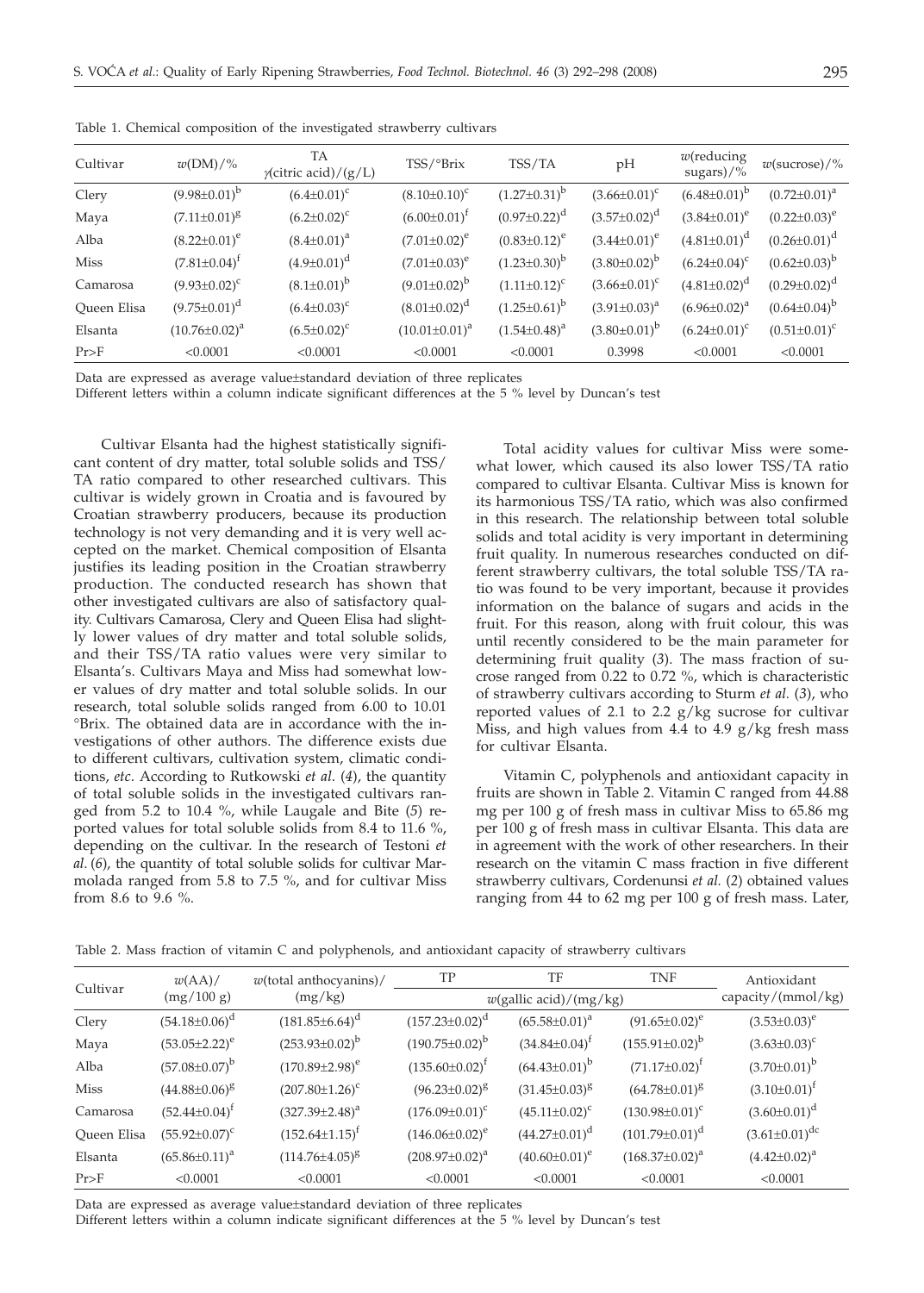Cordenunsi *et al*. (*9*) reported values of vitamin C ranging from 47 to 80 mg per 100 g of fresh mass, depending on the strawberry cultivar.

In recent research of other authors, similar values are reported for vitamin C, from 52.25 to 53.21 mg (*18*), and from 38.4 to 72.1 mg per 100 g of fresh mass, depending on the cultivar (*5*). Besides vitamin C, different polyphenol groups (anthocyanins, flavonols, flavanols, phenolic acids, *etc*.) are present in strawberry fruits. In our study, the quantity of total anthocyanins was the highest in cultivar Camarosa (327.39 mg/kg), and the lowest in cultivar Elsanta (114.76 mg/kg). In cultivars Maya and Miss remarkable mass fractions of anthocyanins were observed too. Furthermore, in Clery, Alba and Queen Elise anthocyanins were determined in lower mass fractions compared to the previously described cultivars, except cv. Elsanta. In general, these anthocyanin mass fractions are roughly similar to those reported by other authors. In their study carried out on eight different strawberry cultivars, Meyers *et al*. (*19*) reported an average anthocyanin mass fraction of 414 mg/kg, with great differences between cultivars; cultivar Earliglow had twice the mass fraction of cultivar Allstar. Garcia-Viguera *et al.* (*20*) report values from 185.0 mg/kg for cultivar Oso Grande to 840.2 mg/kg for cultivar Camarosa. They maintain that high levels of anthocyanins found in cultivar Camarosa are a consequence of the more intense pigmentation of the fruit inner tissues than found in other cultivars. Cultivar Camarosa was also studied by other researchers, but they obtained somewhat lower values (482.0 mg/kg) (*21*). Differences in mass fraction found for the same cultivar by different authors could be a consequence of the use of different extraction solvents, climate conditions, geographical region in which cultivars were grown, cultivation system, *etc*. Data in Table 3 show a correlation between the anthocyanin content and colour determined in the inner part of strawberry fruit. The darkest fruit colour (*L*) had cultivar Camarosa (Table 3), whose colour intensity (*C*) was lower than in other researched cultivars. This cultivar also had the highest anthocyanin content. Maya and Miss followed, also with low colour intensity (*C*), dark fruit colour (*L*) and high content of anthocyanins. When compared to Elsanta as a standard cultivar, the above cultivars had higher content of anthocyanins and darker red colour. Values for hue (*h*) were significantly different among cultivars. It is reported that fruit colour is also a cultivar characteristic, so the differences among them are to be expected.

Pelayo *et al*. (*22*) reported that distribution of anthocyanin pigments in the fruit tissue of different strawberry cultivars is not uniform; the internal colour of Aromas and Diamante strawberries is mostly white, whereas in Selva it is light red. Data obtained in our research are mainly in agreement with the work of other researchers (*8,23*).

Total phenols ranged from 96.23 mg/kg in cultivar Miss to 208.97 mg per kg of fresh mass in cultivar Elsanta. Among total phenolics, nonflavonoids had the major share, in quantities from 71.17 (Alba) to 168.37 mg/kg (Elsanta). Levels of nonflavonoids were significantly higher than of flavonoids in all investigated cultivars, except for cultivar Alba, where the obtained values for flavonoids and nonflavonoids were similar (64.43 and 71.17 mg per kg of fresh mass, respectively). The greatest difference between nonflavonoid (TNF) and flavonoid (TF) quantities was determined in cultivars Elsanta (127.77 mg per kg of fresh mass) and Maya (121.07 mg per kg of fresh mass) (Table 2). Numerous authors studied total phenols in different strawberry cultivars and the obtained values were very ununiform and different, depending on the cultivars, climatic conditions, cultivation systems and harvest time (*9,24,25*). Törrönen and Määttä (*26*) report values of total phenols ranging from 96 mg/ 100 g to 133 mg/100 g of fresh mass. A significant correlation between the antioxidant capacity and total phenolics or nonflavonoids was obtained, whereas no correlation between antioxidant capacity and flavonoids was observed (Table 4).

Antioxidant capacity was uniform in all cultivars except Elsanta, where it was somewhat higher (4.42 mmol TE/kg). Values of antioxidant capacity in other cultivars ranged from 3.10 in cultivar Miss to 3.70 mmol TE/kg in cultivar Alba. Also, antioxidant capacity values were quite uniform for cultivars Camarosa, Queen Elisa and Maya (3.60, 3.61 and 3.63 mmol TE/g, respectively). Since in this research antioxidant capacity was not determined by other methods, we cannot claim with certainty that the quantity of total phenols is directly

Table 3. Colour of the investigated strawberry cultivars

| Cultivar    | (external)              | (internal)              | C<br>(external)         | (internal)              | h<br>(external)         | h<br>(internal)          |
|-------------|-------------------------|-------------------------|-------------------------|-------------------------|-------------------------|--------------------------|
| Clery       | $(36.04\pm3.53)^{ab}$   | $(50.89 \pm 4.03)^{cb}$ | $(30.60 \pm 4.65)^a$    | $(32.19 \pm 4.18)^{ab}$ | $(49.75 \pm 6.07)^e$    | $(49.32\pm4.27)^e$       |
| Maya        | $(34.67 \pm 3.86)^b$    | $(47.26 \pm 4.70)^c$    | $(23.54\pm4.66)^b$      | $(30.44\pm5.04)^{bc}$   | $(58.38 \pm 8.12)^{ab}$ | $(51.46\pm3.89)^{ed}$    |
| Alba        | $(35.88 \pm 2.56)^{ab}$ | $(51.79 \pm 5.83)^b$    | $(22.23\pm3.64)^{cb}$   | $(27.95 \pm 6.15)^{dc}$ | $(53.52 \pm 5.12)^{dc}$ | $(54.63 \pm 4.16)^{abc}$ |
| <b>Miss</b> | $(34.56 \pm 2.63)^b$    | $(55.66 \pm 4.77)^a$    | $(19.16 \pm 4.71)^d$    | $(23.53\pm4.60)^e$      | $(56.38 \pm 8.76)^{bc}$ | $(52.08 \pm 3.42)^{cde}$ |
| Camarosa    | $(34.40 \pm 1.96)^b$    | $(48.01 \pm 4.47)^{cb}$ | $(20.15 \pm 3.73)^{cd}$ | $(34.90\pm3.11)^a$      | $(61.53 \pm 6.28)^a$    | $(55.78 \pm 2.80)^{ab}$  |
| Queen Elisa | $(36.96 \pm 1.71)^a$    | $(56.26 \pm 5.54)^a$    | $(24.27 \pm 3.44)^b$    | $(25.50 \pm 4.59)^{de}$ | $(47.75 \pm 6.00)^e$    | $(53.48 \pm 4.37)^{bcd}$ |
| Elsanta     | $(36.43 \pm 4.21)^{ab}$ | $(59.09 \pm 7.31)^a$    | $(23.93\pm3.64)$        | $(27.41 \pm 2.74)^{dc}$ | $(61.27 \pm 4.14)^a$    | $(56.55 \pm 4.63)^a$     |
| $Pr$ >F     | 0.1403                  | < 0.0001                | < 0.0001                | < 0.0001                | < 0.0001                | < 0.0001                 |
|             |                         |                         |                         |                         |                         |                          |

Data are expressed as average value±standard deviation of three replicates

Different letters within a column indicate significant differences at the 5 % level by Duncan's test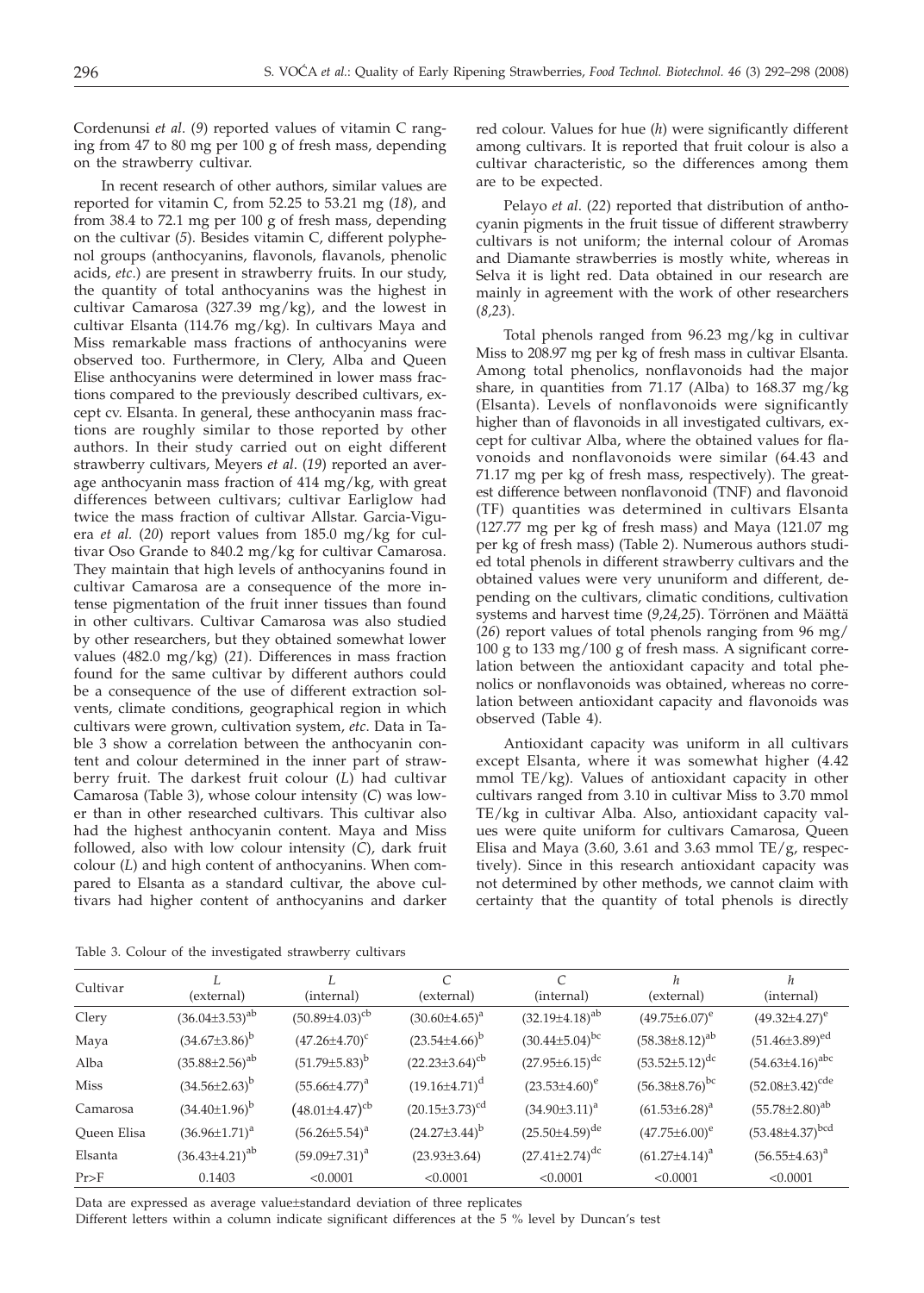|                                                                                                                                  | DM          | TA          | <b>TSS</b>               | TSS/TA                   | pH                       | AA         | Total<br>anthocyanins | <b>TPC</b>               | <b>TNF</b>  | TF                       | Reducing<br>sugars | Sucrose     | Antioxidant<br>capacity  |
|----------------------------------------------------------------------------------------------------------------------------------|-------------|-------------|--------------------------|--------------------------|--------------------------|------------|-----------------------|--------------------------|-------------|--------------------------|--------------------|-------------|--------------------------|
| TA                                                                                                                               | $0.216$ ns  | $\equiv$    |                          |                          |                          |            |                       |                          |             |                          |                    |             |                          |
| <b>TSS</b>                                                                                                                       | $0.953***$  | $0.352$ ns  | $\overline{\phantom{0}}$ |                          |                          |            |                       |                          |             |                          |                    |             |                          |
| TSS/TA                                                                                                                           | $0.713***$  | $-0.487*$   | $0.641**$                | $\overline{\phantom{0}}$ |                          |            |                       |                          |             |                          |                    |             |                          |
| pH                                                                                                                               | $0.456*$    | $-0.604**$  | $0.321$ ns               | $0.785***$               | $\overline{\phantom{0}}$ |            |                       |                          |             |                          |                    |             |                          |
| AA                                                                                                                               | $0.604$ **  | $0.374$ ns  | $0.720***$               | $0.378$ ns               | $0.017$ ns               |            |                       |                          |             |                          |                    |             |                          |
| Total anthocyanins                                                                                                               | $-0.303$ ns | $0.250$ ns  | $-0.216$ ns              | $-0.467*$                | $-0.319$ ns              | $-0.573**$ |                       |                          |             |                          |                    |             |                          |
| <b>TPC</b>                                                                                                                       | $0.410$ ns  | $0.284$ ns  | $0.595**$                | $0.268$ ns               | $-0.075$ ns              | $0.717***$ | $0.030$ ns            | $\overline{\phantom{0}}$ |             |                          |                    |             |                          |
| <b>TNF</b>                                                                                                                       | $0.285$ ns  | $0.070$ ns  | $0.484*$                 | $0.336$ ns               | $0.0950$ ns              | $0.575**$  | $0.096$ ns            | $0.943***$               |             |                          |                    |             |                          |
| TF                                                                                                                               | $0.285$ ns  | $0.589**$   | $0.100$ ns               | $-0.264$ ns              | $-0.496*$                | $0.265$ ns | $-0.207$ ns           | $-0.056$ ns              | $-0.384$ ns | $\overline{\phantom{0}}$ |                    |             |                          |
| Reducing sugars                                                                                                                  | $0.586**$   | $-0.437*$   | $0.356$ ns               | $0.7243***$              | $0.777***$               | $0.113$ ns | $-0.628**$            | $-0.306$ ns              | $-0.311$ ns | $0.084$ ns               |                    |             |                          |
| Sucrose                                                                                                                          | $0.542*$    | $-0.268$ ns | $0.520*$                 | $0.692***$               | $0.877***$               | $0.132$ ns | $-0.093$ ns           | $0.096$ ns               | $0.274$ ns  | $-0.557**$               | $0.541*$           |             |                          |
| Antioxidant capacity                                                                                                             | $0.565**$   | $0.323$ ns  | $0.728***$               | $0.417$ ns               | $0.021$ ns               | $0.969***$ | $-0.452*$             | $0.807***$               | $0.717***$  | $0.089$ ns               | $0.003$ ns         | $0.189$ ns  | $\overline{\phantom{0}}$ |
| $L$ (external)                                                                                                                   | $0.567**$   | $-0.040$ ns | $0.475*$                 | $0.483*$                 | $0.434*$                 | $0.449*$   | $-0.570**$            | $0.101$ ns               | $0.029$ ns  | $0.193$ ns               | $0.621**$          | 0.344 ns    | $0.356$ ns               |
| $L$ (internal)                                                                                                                   | $0.388$ ns  | $-0.378$ ns | $0.342$ ns               | $0.686***$               | $0.635**$                | $0.355$ ns | $-0.694***$           | $-0.095$ ns              | $-0.007$ ns | $-0.244$ ns              | $0.661**$          | $0.575**$   | $0.345$ ns               |
| $C$ (external)                                                                                                                   | $0.290$ ns  | $-0.026$ ns | $0.153$ ns               | $0.152$ ns               | $-0.081$ ns              | $0.243$ ns | $-0.319$ ns           | $0.192$ ns               | $-0.019$ ns | $0.593**$                | $0.276$ ns         | $-0.363$ ns | $0.120$ ns               |
| C(internal)                                                                                                                      | $0.241$ ns  | $0.598**$   | $0.329$ ns               | $-0.240$ ns              | $-0.443*$                | $0.173$ ns | $0.549**$             | $0.574**$                | $0.403$ ns  | $0.387$ ns               | $-0.470*$          | $-0.269$ ns | $0.196$ ns               |
| $h$ (external)                                                                                                                   | $-0.003$ ns | $0.184$ ns  | $0.252$ ns               | $0.064$ ns               | $-0.197$ ns              | $0.164$ ns | $0.420$ ns            | $0.511*$                 | $0.624**$   | $-0.453*$                | $-0.550**$         | $0.150$ ns  | 0.376 ns                 |
| $h$ (internal)                                                                                                                   | $0.246$ ns  | $0.503*$    | $0.424$ ns               | $0.009$ ns               | $0.048$ ns               | $0.366$ ns | $0.053$ ns            | $0.202$ ns               | $0.248$ ns  | $-0.182$ ns              | $-0.157$ ns        | $0.444*$    | $0.412$ ns               |
| * Correlation coefficients $(R)$ significant at $p \le 0.05$                                                                     |             |             |                          |                          |                          |            |                       |                          |             |                          |                    |             |                          |
| ** Correlation coefficients ( $R$ ) significant at $p \le 0.01$<br>*** Correlation coefficients (R) significant at $p \le 0.001$ |             |             |                          |                          |                          |            |                       |                          |             |                          |                    |             |                          |
| ns=not significant                                                                                                               |             |             |                          |                          |                          |            |                       |                          |             |                          |                    |             |                          |